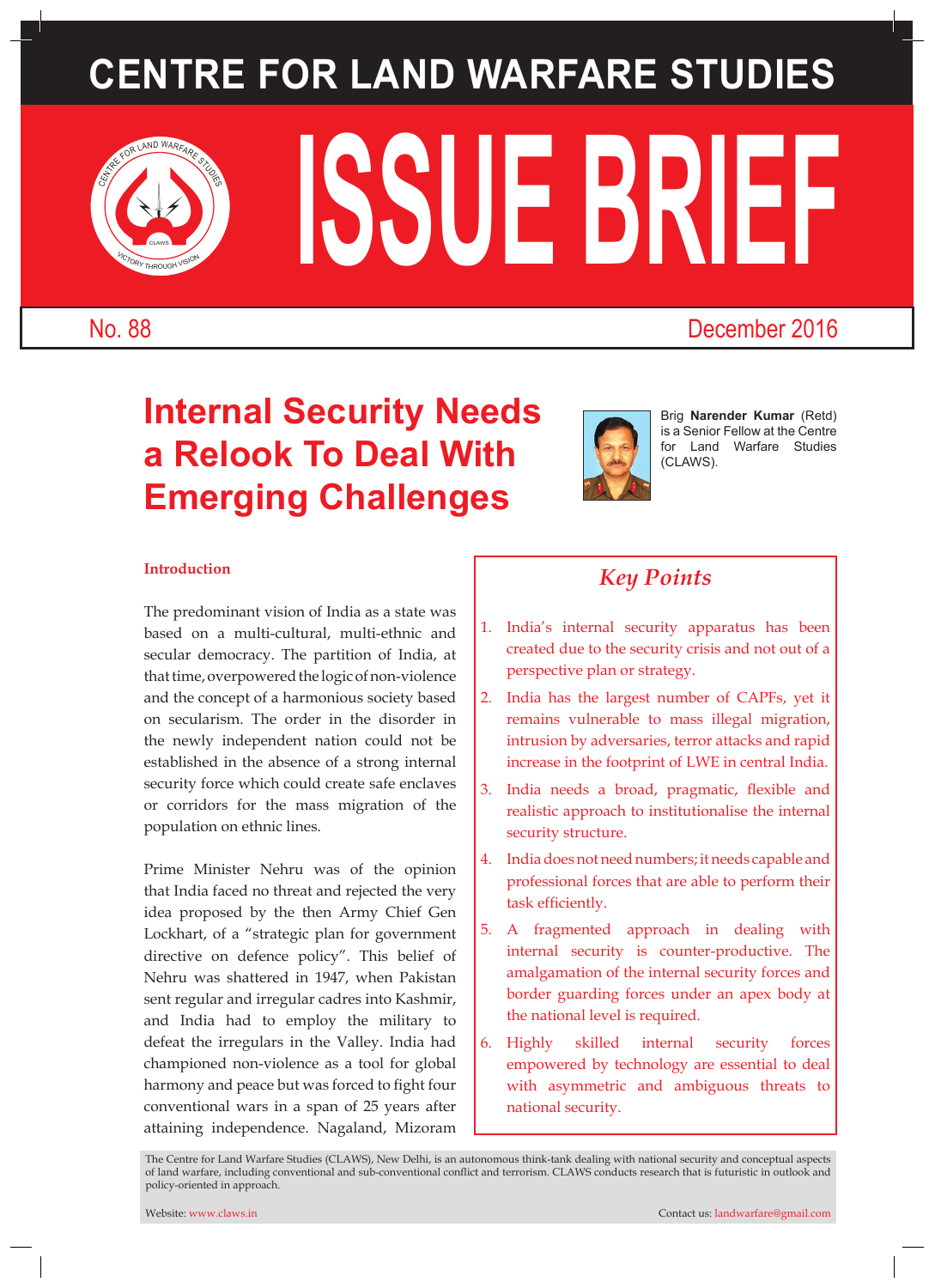2 **6** CLAWS

## **Internal Security Needs a Relook ...**

and Manipur witnessed secessionist movements, and internal rebellions posed a serious security risk to the integrity of the country and overall security environment, certainly warranting a structured security apparatus for a holistic and comprehensive response.

#### **Evolution of National Security**

The 1962 War with China and the 1965 War with Pakistan gave India the realisation that there was a need for a specialised border guarding force that could act as the second line of defence during a war. Similarly, the eruption of the Naga insurgency, the Telangana rebellion and the Naxalite movement in Bengal, as also the terrorism in Punjab and proxy war in Jammu and Kashmir (J&K) necessitated India to have a dedicated force for internal security since the local police was unable to handle the serious threat posed by separatist and secessionist elements within the country, and the employment of the Army as an ad hoc measure was not a good idea to pursue.

India's internal security has emerged out of crises and not out of a perspective plan or strategy. The reasons for such ad hoc/situation-specific reactions are the outcome of the absence of a national security strategy and strategic culture. The Indian Parliament has debated issues of security only when there is a crisis and not as part of the regular curriculum such as the budget, whereas a security audit should be one of the prime concerns of the law-makers, so that the security gaps can be plugged. Chanakya had established the correlation between threats and the capabilities required to deal with them. He had said, "Constant preoccupation of the king consisted not only of the physical defence of the kingdom, but also the prevention of treachery, revolts, and rebellion. The physical defensive measures should prevent the entry of undesirable aliens, and forts are required to protect the subjects." These few lines lay down the complete roadmap of the national security structure, from the physical to the moral domain, and from border guarding to internal security. In fact, the force structure and the doctrine of internal security can flow out of what Chanakya stated. Apart from external threats, there are three areas of concern that are critical to national security: internal security, border management, and law and order.

It is evident from the above facts that even as new organisations were created, the old continued to function, without an evaluation of the roles and duties of the existing organisations. As a result, India has the largest Central Armed Police Forces (CAPFs) and paramilitary forces in the world. In spite of such large specialised forces (for border guarding, internal security, anti-terror special forces, riot control, industrial security, narcotics control, disaster relief and multi-layered intelligence agencies), India continues to be vulnerable to mass illegal migration from neighbouring countries, intrusion by adversaries, espionage, terror attacks, drugs and weapons trafficking and a rapid increase in the footprint of Left-Wing Extremism (LWE) in central India. The big question is that in spite of a specialised force for each task, the security situation remains challenging, and deployment of the Army to restore public order, for disaster relief and dealing with intrusion and internal security has become routine. It is indicative of the fact that something is not right in our thinking and practice. Some of the reasons that have led to a fragmented approach towards national security are as under:

- Forces were raised without an overall restructuring of the internal security apparatus. Old structures were retained and new ones inserted without any perspective plans or national security doctrine.
- l Overlapping of responsibilities between ministries and directorates without seamless coordination. A case in point is border guarding, which is with the Ministry of Home Affairs (MHA) but defending the border is the responsibility of the armed forces. Command and control of border guarding forces is transferred to the Ministry of Defence (MOD)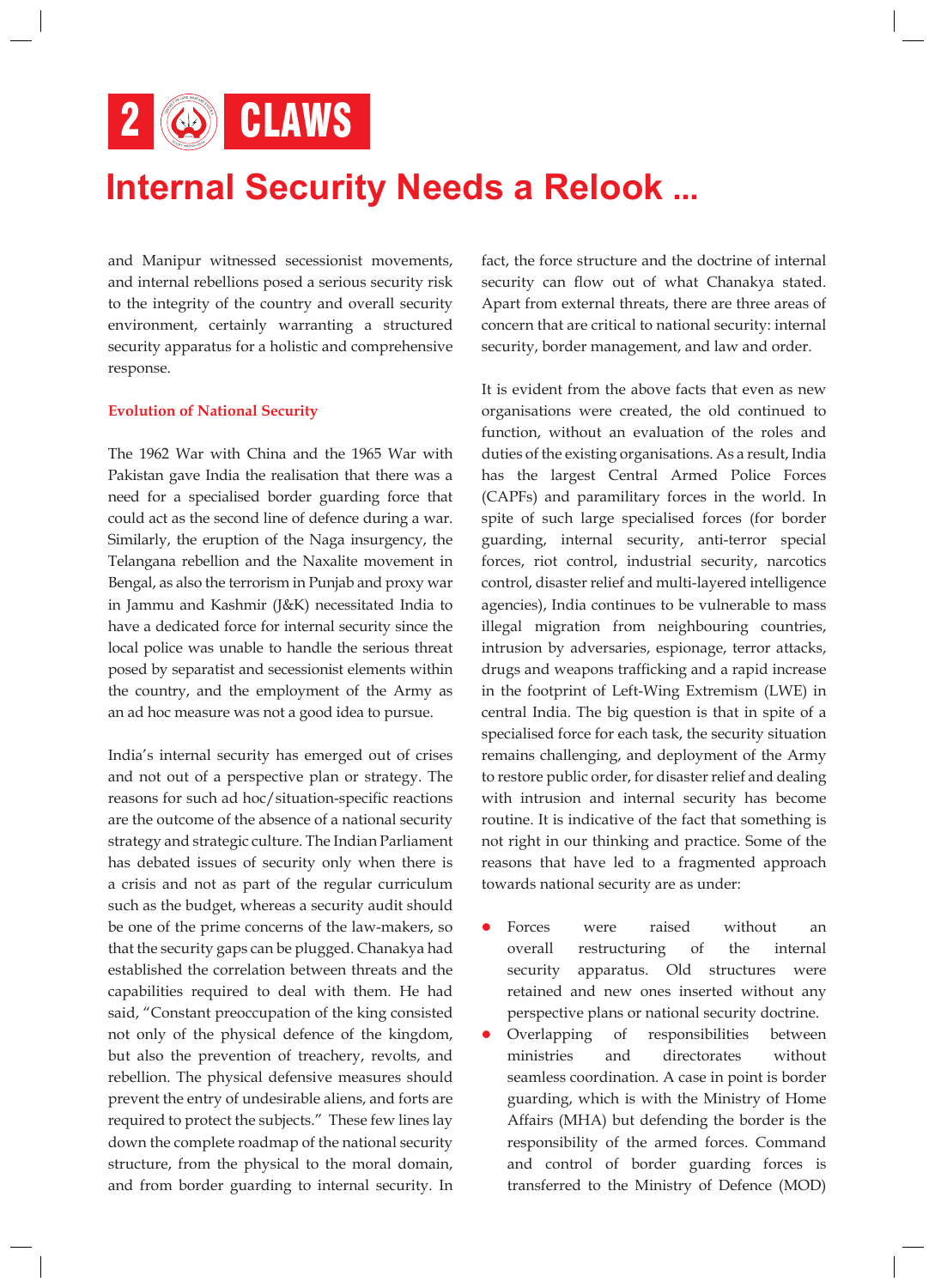

during a war. The irony is that neither is there compatibility of equipment nor training for conventional war. The CAPF Headquarters (HQ) are not accountable or responsible for ensuring that fully equipped and trained forces are placed under the Army during a war, and the HQ will not have responsibility for either logistics or operations. It sounds absurd that during a war, the CAPF leadership will have no role/responsibility, whereas their troops will be fighting the war.

- All the agencies operate in an isolated environment, without central functional operational directives. Even among the CAPFs, interoperability is questionable.
- The CAPF chiefs do not grow within the organisation and are often para-dropped by the political leadership from other departments/ states, which does not help to address the needs of the forces.<sup>1</sup> The irony is that policy and operations are controlled by those who have not grown within the force and have little or no experience of leading the men in operations. A case in point is of the Director General, National Security Guard (DG, NSG) who has no experience of handling Special Forces from the Army and has never ever led any special mission as part of Special Forces, and yet he is entrusted with the responsibility of guiding and preparing a force for the future. Thus, there is not only a disconnect but the entire concept of the leadership is dysfunctional.
- A force engaged in counter-insurgency or counter-terrorist operations is required to have a concept of operations and doctrine that acts as a guiding principle for the smooth conduct of operations. However, most of the CAPFs operate on Standard Operating Procedures (SOPs) that are rigid, defensive in nature, and the focus is to prevent casualties and reversal, rather than taking a proactive approach. SOPs are not a replacement for the concept of operations or doctrine. In fact, SOPs comprise the basic guidelines for tactical

manoeuvres. That leaves little scope for the troops to innovate and use ingenuity while operating in a hostile environment. At times, SOPs become a hindrance and curb the initiative of the commanders on the ground.

- If there are multiple agencies having overlapping jurisdiction, accountability and responsibility are difficult to fix. Border management is the responsibility of the border guarding force, but when an intrusion is carried out by the border guarding regiments of the Chinese People's Liberation Army (PLA), the Army is pressed into action, whereas any peace-time transgression is the responsibility of the border guarding force, with the Army not involved except for terrain familiarisation.
- In the case of J&K and the northeast, it is a joint responsibility that means that there is no single authority or commander who is responsible for undertaking operations and security measures. In one battle space, there cannot be multiple commanders independent of each other. This is the most inefficient method of conflict management.
- The eruption of unrest in Kashmir during 2016 was indicative of weak intelligence assessment and forecasting. It exposed the lack of synergy among the forces and the inability to read the public sentiments. Intelligence agencies operating independently of the field forces would always leave an operational vacuum, and the prevailing situation is reflective of that.

#### **Do we Really Need so Many CAPFs and Paramilitary Forces?**

China shares 22,000 km of land borders with 14 nations. China qualifies to be the nation with the most neighbours and longest border in the world,<sup>2</sup> and in spite of this, it has only one border guarding force that operates under the PLA. Whereas India has 15,107 km of land borders being looked after by the Indo-Tibetan Border Police (ITBP - China), Border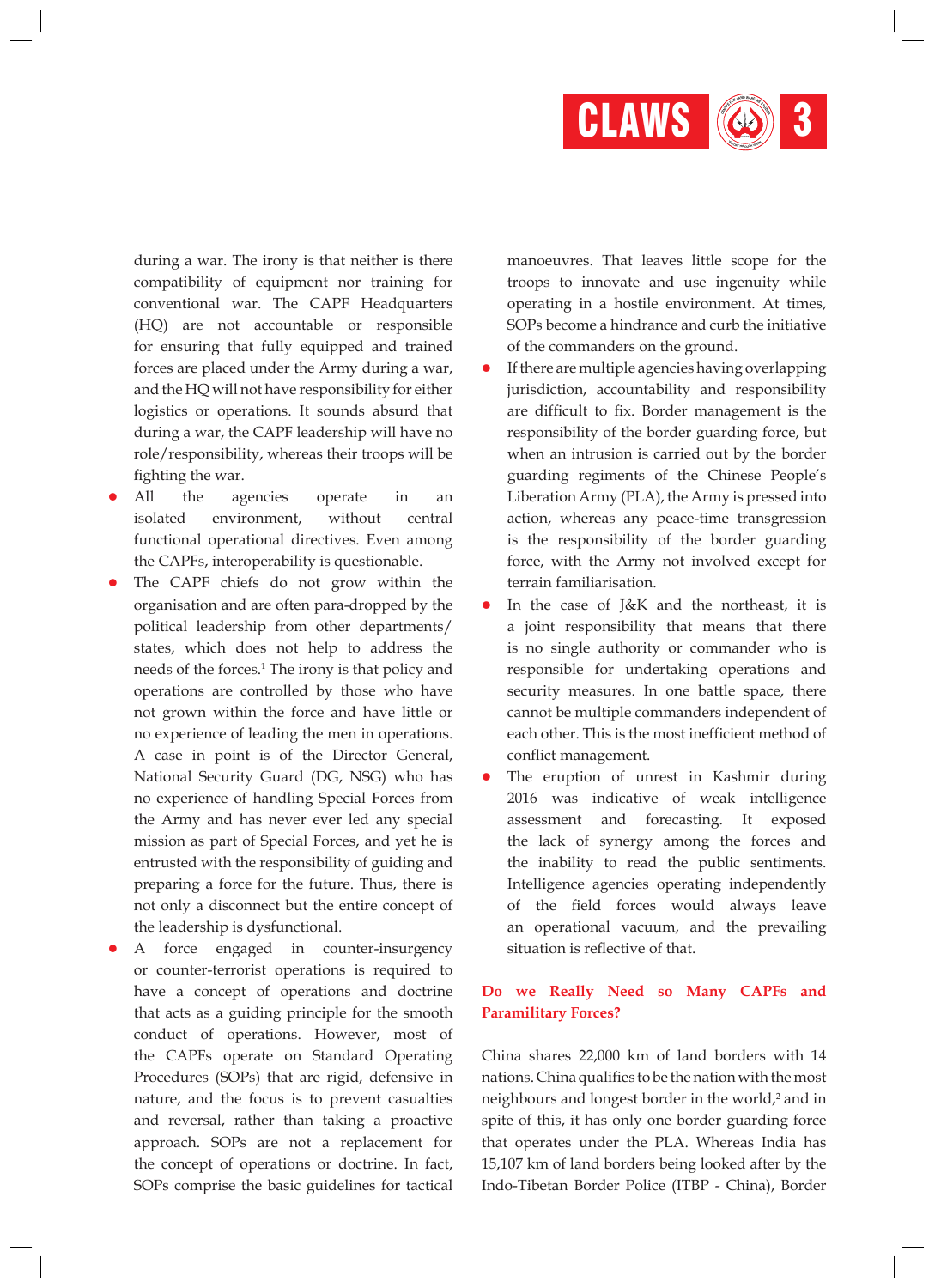

Security Force (BSF - Pakistan and Bangladesh), Sashastra Sena Bal (SSB - Nepal and Bhutan) and Assam Rifles (AR - Myanmar). Incidentally, even all the border guarding forces do not have a central control room from where their activities can be coordinated. Similarly, internal security is being handled predominantly by the Central Reserve Police Force (CRPF)but eventhe BSF,ITBPand India Reserve Battalion (IRB) are operating in the same theatre, with no centralised control. China has the People's Armed Police (PAP) and it is responsible for riots, terrorist attacks, guarding of important government installations, including foreign embassies and consulates, providing personal protection to important government functionaries, counterterrorism, and handling of public emergencies. The PAP also maintains special units for tactical counter-terrorism operations. In times of war, the PAP is trained to be the second line of defence and act as light infantry, supporting the PLA and garrison forces. Whereas, in India, for the same task, there is a number of different CAPF organisations such as the CRPF, Central Industrial Security Force (CISF), National Disaster Relief Force (NDRF), NSG, Rapid Reaction Force (RRF) and Special Protection Group (SPG). All these organisations are under the MHA but in spite of that, there is no centralised operational room or seamless communication network. All CAPF HQ maintain adhoc control rooms that are primarily information offices, unlike functional operational rooms. Though the government had established such a large number of forces to maintain expertise in their respective area of responsibility, it seems this experiment has not achieved the desired results.

#### **The Way Forward'**

India needs a broad, pragmatic, flexible and realistic approach to institutionalise the internal security structure. The security structure must take into account the risks and threats which could impact the nation in the immediate and distant future. Mr Doval, the National Security Adviser of India, while addressing young police trainees said, "Post the World War period, 37 countries have either failed or degraded. Out of these, external aggression resulted in the downfall of only nine countries, while the remaining 28 countries failed because they could not manage internal conflicts".<sup>3</sup> A similar opinion was echoed by a former Prime Minister of India when he said, "India's internal security remains a major challenge and the threat from Maoist rebels is the greatest internal security challenge that requires constant attention".4 To fight multiple threats, a whole of government approach is required. Mr Chidambaram, as Home Minister, had said, "India needs to fight various security threats in a unified way."<sup>5</sup> But the ground situation is completely the opposite—the more we want to change, the more we remain the same, and we refuse to cast away the old and outdated organisational structure. The time has come to take a *de novo* look at the overall internal security structure, since the old ones are inefficient and unable to cope up with the changing nature of conflict.

National security must revolve around doctrines, concept of operations, a deep understanding of current and future security challenges, and welltrained and equipped forces. The fundamentals of internal security are:

- The capability and capacity to deal with current and emerging security threats are imperative. Capability should be credible to enforce peace through strength, if required.
- The changing character of conflict requires a dynamic response. That response can only come if the force is intellectually empowered and has a pragmatic doctrine and concept of operations. An organisation that does not have its doctrine and concept of operations, is unlikely to develop into a professional outfit.
- Security forces and intelligence agencies should operate in a synergised manner. It is the responsibility of the intelligence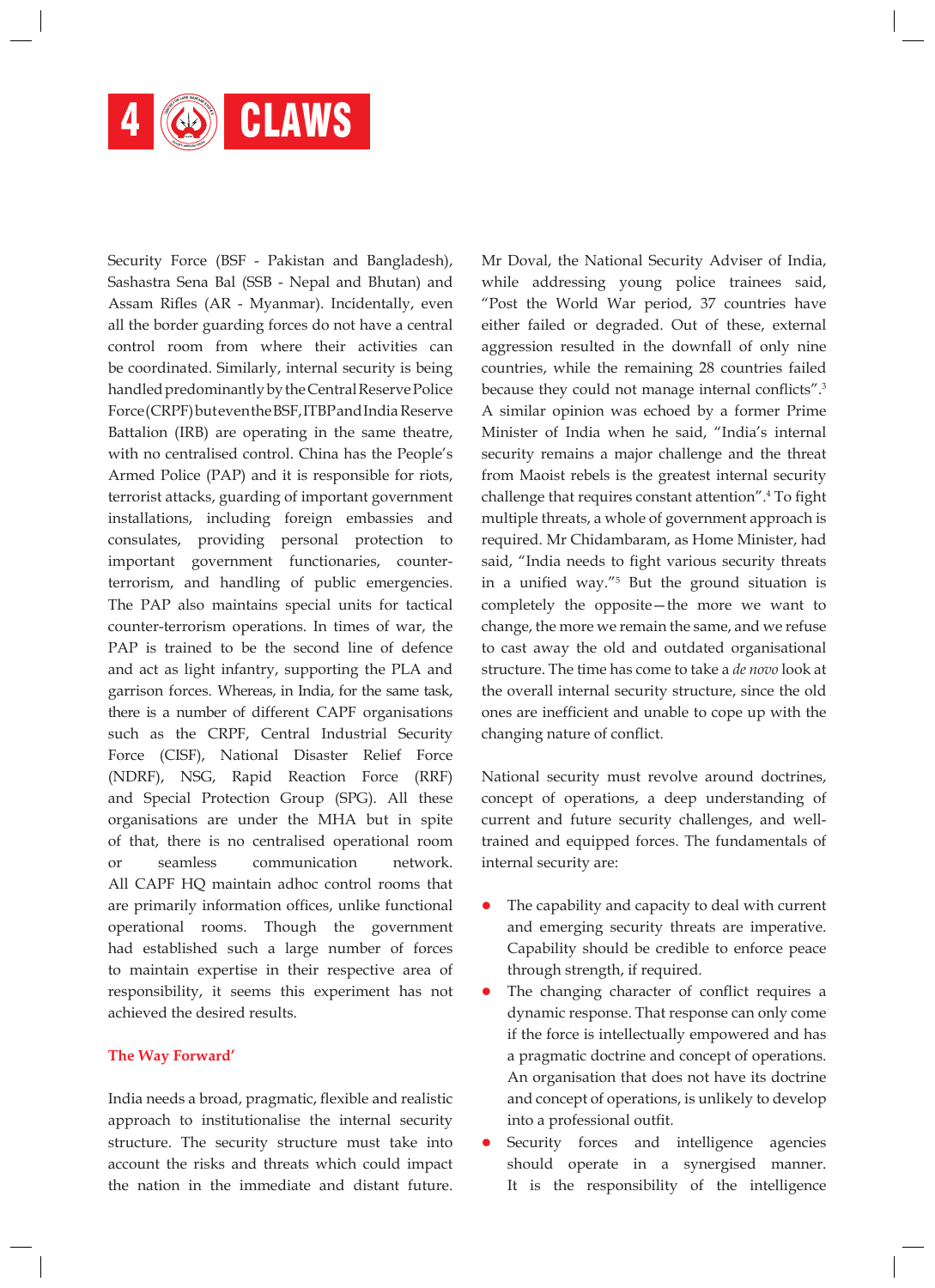

agencies to create an environment wherein the security forces can operate efficiently. Lack of information can lead to collateral damage and, at times, human rights violations.

- l Napoleon had famously said, "Give me allies to fight", because collective leadership and responsibility is a recipe for disaster. There has to be one commander under whom a war or conflict should be fought.
- l Crisis management is an indication of lack of organisational capabilities to assess and identify the current and emerging challenges. Therefore, it calls for taking arelookat the current command structure in J&K dealing with the proxy war. Ideally, a campaign must be conducted under a single operational plan, and all the forces operating in a theatre should be placed under a single command structure. This will increase synergy, and fix accountability.

The increase in the number of CAPF organisations and their strength is indicative of two factors: either the state institutions are crumbling and, thus, require multiple security organisations to maintain public order or the security forces are inadequately trained and ill-equipped to undertake the task assigned to them. India does not need numbers; it needs capable and professional forces that are able to perform their task efficiently. Therefore, the options are:

- l Create an apex body at the national level for internal security.
- l Reduce the number of forces, and create special and area specialisation units to perform mandated and special tasks. All internal security forces such as the CRPF, CISF, IRB, NDRF and SPG should be amalgamated. This force should be trained to acquire expertise in counter-insurgency, public order and security of installations, VIP security and disaster relief as a mandate. Even the counter-insurgency force should further have area specialisation such as the northeast,

J&K and LWE. The internal security forces should operate under the MHA.

- **Instead of having three separate border guarding** forces, the government should look at merging these into one, with theatre specialisation.
- **•** There is a need to have a core cadre, especially those who are responsible for operations, training and policy matters growing within the Service rather than those who come to these CAPFs on deputation. This will assist in the development of ethos and regimentation within the CAPFs.
- Each of these CAPFs is maintaining 10 to 15 training establishments, of which, close to 100, and barring a few, are imparting similar training. Whereas the requirement is to create national institutes of excellence, where all the CAPFs can train their personnel.
- There is a need to bring interoperability among the CAPFs since most of them, at some point in time, will be operating with each other. It will assist the forces to understand the operational ethos and leverage each other›s capabilities for achieving better results.
- The accountability and responsibility of each force should be well defined.

**An internal security operational room** is a necessity where the operations of all the CAPFs can be coordinated. This will assist the government tocoordinateanddisseminateorders and instructions to all the CAPFs. It will bring in more transparency and accountability among the CAPFs while conducting operations on the ground.

China, Pakistan and most other countries have border guarding forces under the Ministry of Defence. The Rangers of Pakistan and the border guarding regiments of China operate under their respective militaries, whereas in India, border defence and border management is under two different ministries. The Army is not responsible for peace-time border management, yet it is deployed to deal with transborder ingress by adversaries. Border management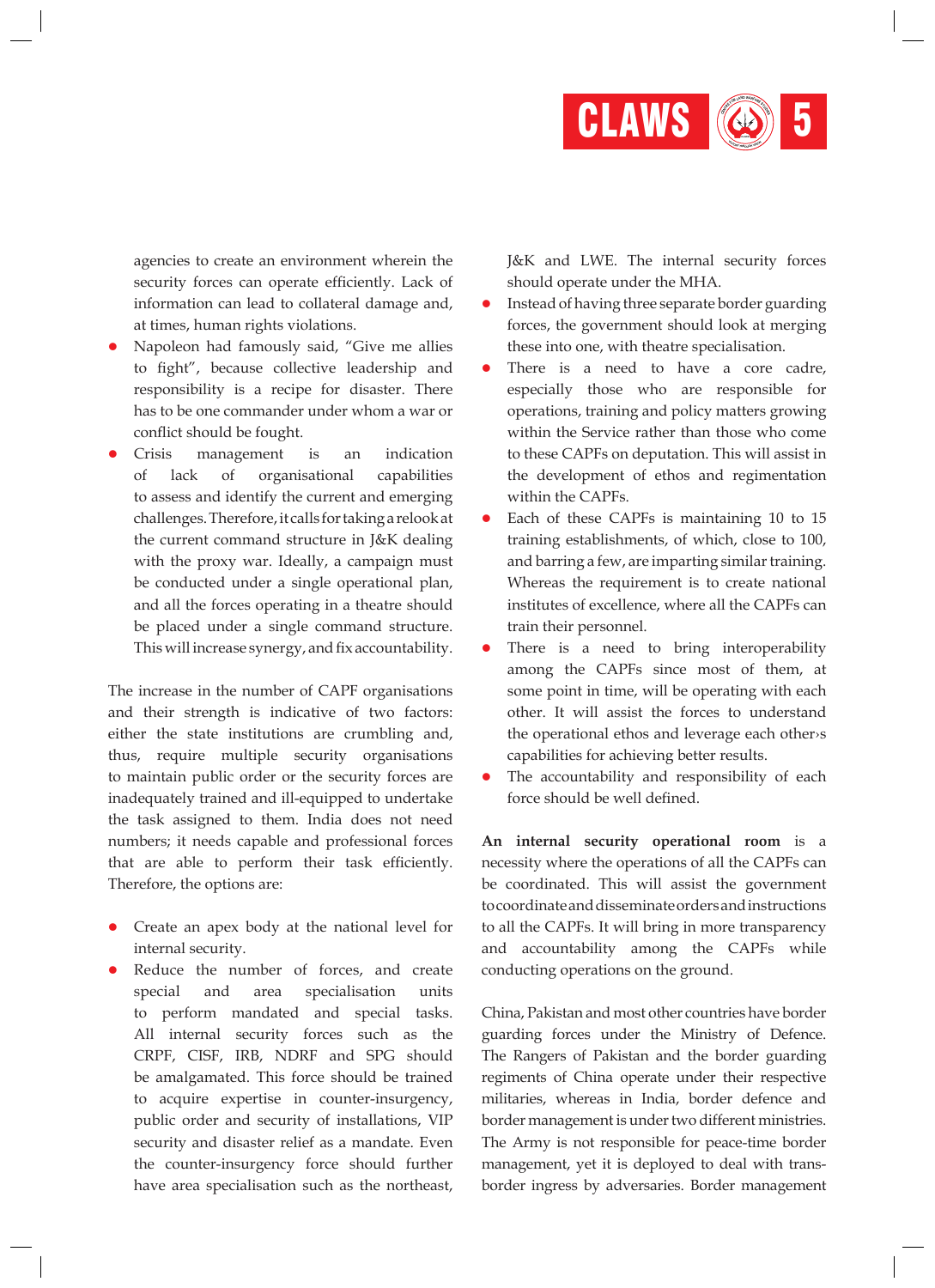

and border defence should be under the MoD and, thus, the armed forces should exercise overall command and control during both peace and war.

The threats and challenges are becoming complex and the response has to be precise and rapid. There is a need to create a "**National War Research Centre**" for internal security that acts as a pioneer institute to carry out research and study on lessons learnt to improve the operational readiness and efficiency of the forces. It should act as a guide and a one-point advisory institution for suggesting course correction and reorientation of forces to prepare for emerging threats.

No nation has ever benefited by defeating its own citizens, thus, a sense of victory should be seen through as the victory of the people, and not the victory of the forces. In such scenarios, **perception management** and shaping the opinion of the public becomes vital. There is an old saying that the best weapons in counter-insurgency are the weapons that do not fire, because the targets are the minds of the people. Separatists and secessionist movements are a war of ideas and this is an area that the CAPFs need to acquire expertise in. It would need training of junior leaders, soldiers and all those who are involved in the planning and conduct of operations.

The CAPFs will have to **modernise and exploit technology** to enhance professional efficiency. Future conflicts are going to become more complex, and collateral damage is unacceptable in an environment wherein all the operations are being conducted under the glare of the media. Body protection gear, night fighting capabilities, light weight weapons, allweather surveillance systems (especially for border guarding forces), navigational systems, secure communications, sensors to intercept intruders, and high mobility all-terrain vehicles are some of the urgent and important requirements for the troops**.**

The current structure of the forces has no role of

social scientists, specialists and academicians in the forces. But the time has come to bring in expertise by recruiting unarmed soldiers either on contract or in permanent bases to bring in new ideas and expertise in functioning. Experts are required in the fields of cyber and information warfare, as also social scientists, psychologists, forensic experts and academicians.

**Restructuring of NSG:** The problem of the NSG is that two different forces with a different ethos and structure have been merged to make it a single entity. The CAPF leadership is neither trained nor developed in the mould of the regimented ethos of the armed forces. Thus, there is a wide gap in understanding and operations. The NSG has absorbed close to 200 officers and 5,000 highly trained men from the Army. There is a need to restructure the NSG into two separate organisations since counterterrorist operations are specialised operations and have no linkages to VIP security. The Special Forces units have an ethos and character that is developed over a period of time, but is lacking in the current set-up because the elites are not segregated from the rest and there is no permanency in the units, unlike the Special Forces of the Army. To make the NSG more effective and competitive, this force should be divided into two separate organisations with independent command and control set-ups:

l **Offensive Force/Counter-Terrorist Force:** An offensive force consisting of both the Special Action Group (SAG) units and Army component of the four hubs should deal with counter-terrorist and anti-highjacking operations. The current Army component, including communication and engineers should also form part of this force. The advantage is that apart from their counter-terrorism and counter-hijacking tasks, these units will also be available to the Army for special missions during a war. The NSG is facing lack of experience —this resource has been lying idle, without adequate combat or operational experience. Whereas the Special Forces of the Army have a